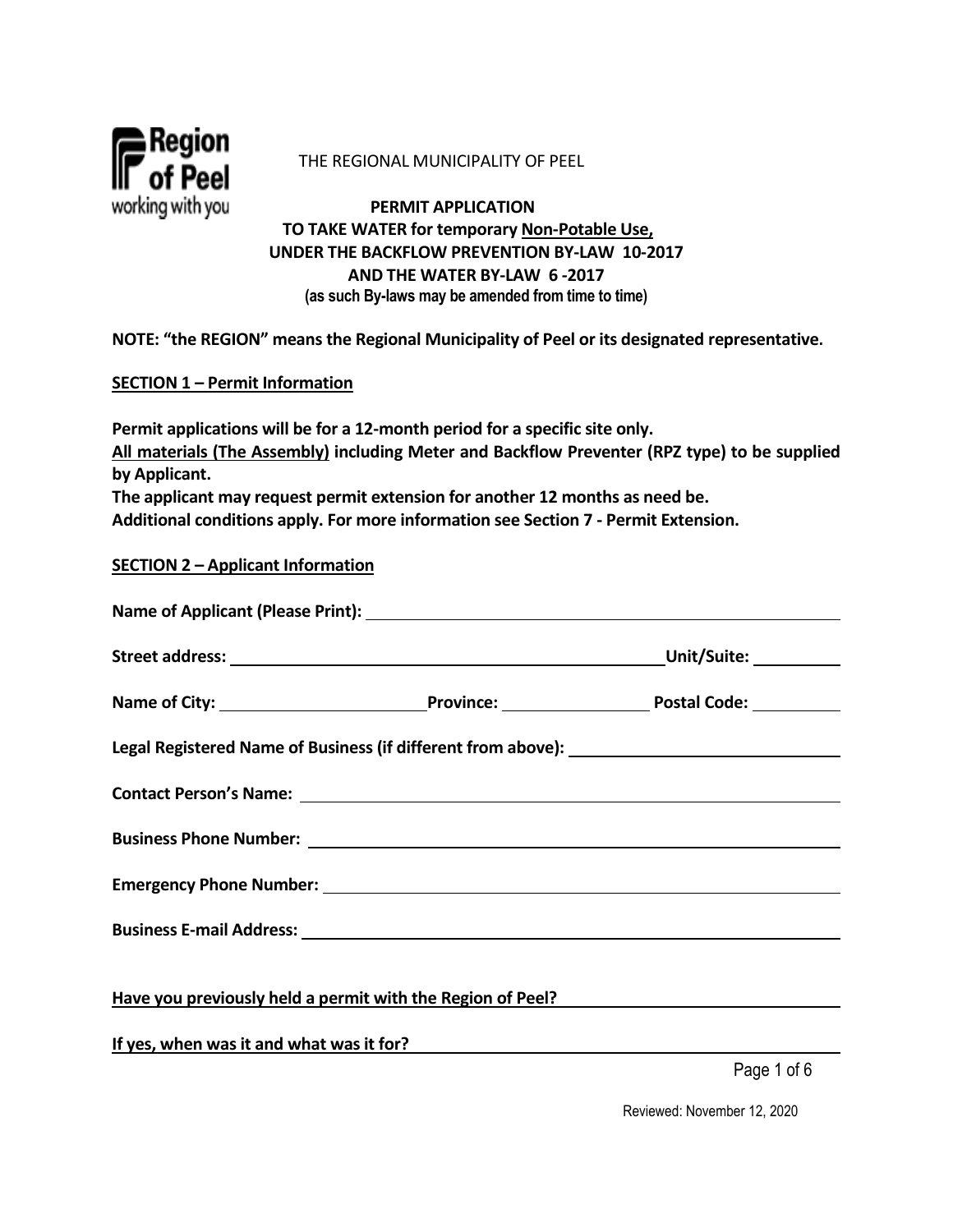### **SECTION 3 – Requested Installation Location**

|    | 1. Municipality of Mississauga<br>Brampton<br>Caledon |
|----|-------------------------------------------------------|
|    | 2. Name of project:                                   |
| 3. | <b>Street address:</b>                                |
|    | 4. What will water be used for:                       |
| 5. | <b>Location of Assembly:</b>                          |

### **SECTION 4 - Insurance and Indemnification**

**The Applicant shall defend, indemnify and save harmless the Region of Peel and those for who it is responsible at law for all claims, damage, loss or cost for which the Region of Peel may be made liable or suffer as a result of the actual or alleged negligence of the Applicant and those for who the Applicant is responsible at law, directly or indirectly arising or alleged to arise out of actions or omissions including but not limited to the installation, operation, inspection, maintenance, or any use of the water meter and backflow preventer (including all materials for assembly).**

**During the term of this contract, the Applicant is required to maintain in full force and effect and at its own expense, the following insurance coverage;**

**General liability insurance including bodily injury and death, personal injury, property damage including loss of use thereof, contractual liability, non-owned automobile liability, owners' and contractors' protective, products and complete operations, employers' liability and sudden and accidental pollution liability, with coverage including the activities and operations conducted by the Applicant and those for whom the Applicant is responsible for in law. These policies will all (1) be written on an occurrence basis with coverage and for any one occurrence or claim of at least \$2,000,000.00 and (2) NAME THE Region of Peel as an additional insured. The Applicant is responsible for payment and any losses within the deductible or self-insured retention.**

**Before the commencement of any operations hereunder, the Applicant shall provide the Region of Peel a completed Certificate of Insurance on the Region's form attached evidencing compliance with the policy requirements as detailed above.**

Page 2 of 6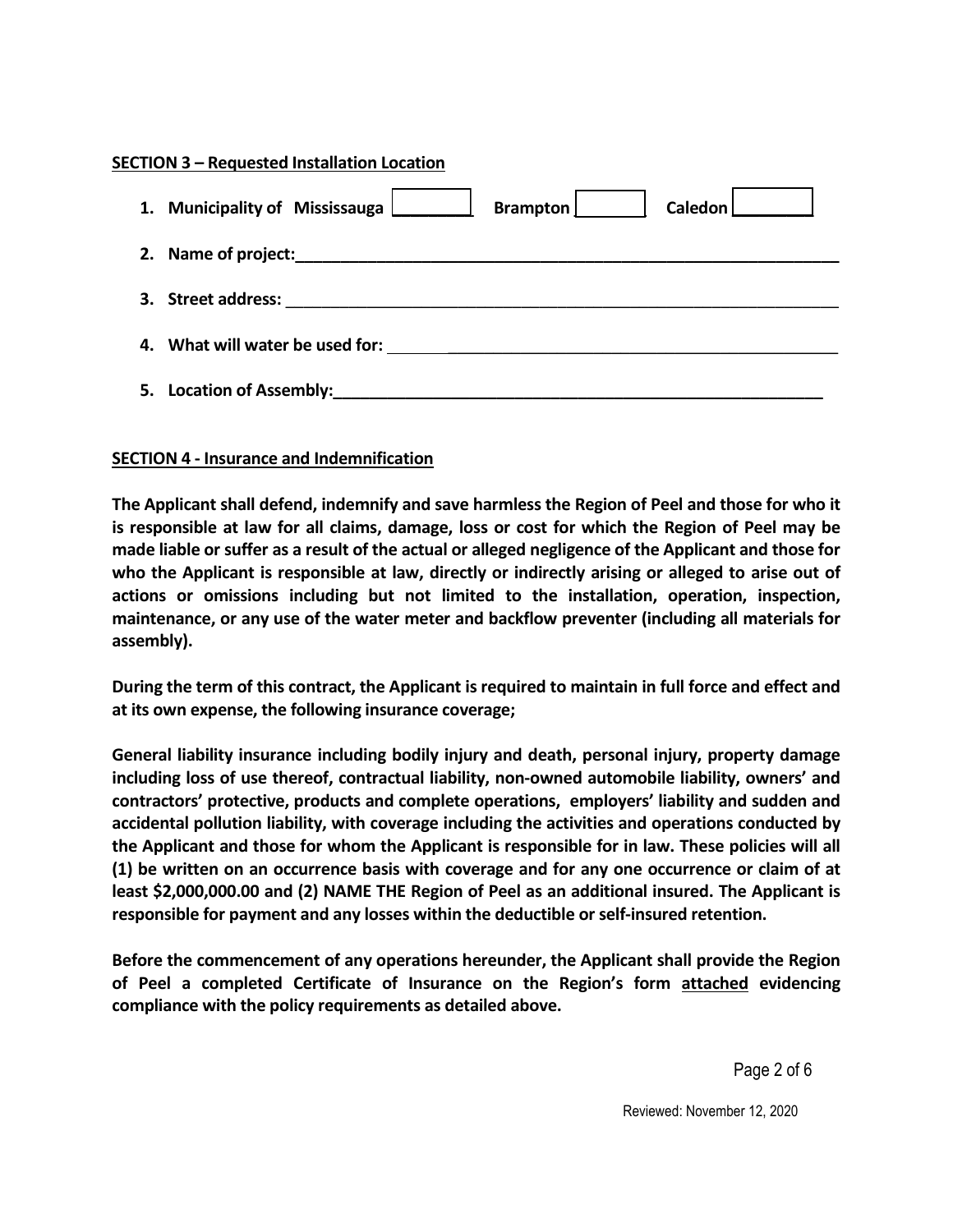# **SECTION 5 – Installation of Meter, Backflow Preventer (RPZ Type) and Appurtenances**

**Upon issuance of this permit and after the installation of the Meter and backflow preventer (RPZ type) the applicant must contact the appropriate public Works yard to arrange the water to be turned on. A sample of water quality must be provided prior to the water being used. Chlorination may be required of the water service piping. Testing of the backflow preventer shall be done, and the report is to be submitted to the Region. The applicant shall call the Regional Environmental Control Team to arrange a site meeting. Regional staff will inspect the meter and BFP and the insulated heated box (box to be completed and operational as of October 15 to April 15) that shall be installed when required. A 2nd visits to inspect insulated box (when installed) may be required if box not needed during warmer months.** 

**Once installed random inspections will be done and any evidence of non-compliance with regulations will result in permit being suspended or terminated and the water shut off.** 

**Region of Peel – Environmental Control**

 **Phone E-mail**

**Fax** Standard Mail  **Attention: Administrative Assistant The Regional Municipality of Peel 905-566-4628 Environmental Control Section**

 **905-791-7800 x 3101 [backflowprevention@peelregion.ca](mailto:backflowprevention@peelregion.ca)** 

 **3515 Wolfedale Road Mississauga ON L5C 1V8**

# **SECTION 6 --- Closing permit**

**The closing of the permit is required when temporary water uses is no longer needed. If the applicant no longer requires the permit, they must contact the Region of Peel Environmental Control to have the permit closed. All monies owing to Region to paid at this time.** 

*The Applicant is responsible for the removal of the Meter, Backflow Preventer and insulated box before permit is closed!* 

Page 3 of 6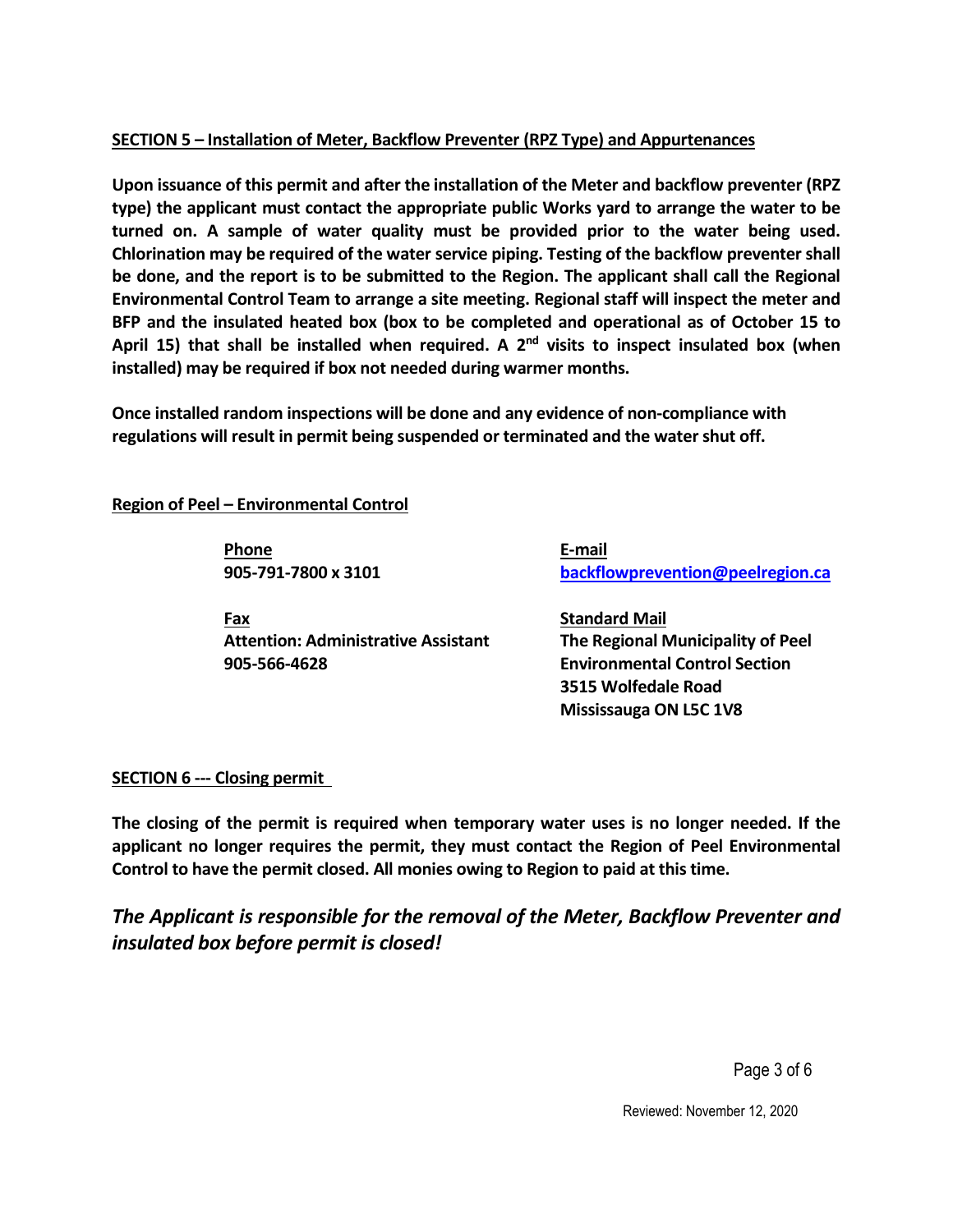### **SECTION 7 – Permit Extension**

**Request for permit extension is done by notifying the Region of Peel Environmental Control Department at least 7 calendar days before the expiry of the permit. The permit extension will be approved for another 12 months after payment is made.** 

**The applicant is solely responsible for maintenance, repair and/or replacement of all material and the insulated box and heat source.** 

### **SECTION 8 – FEES**

- **A. Non-Potable Water use permit application fee: \$282.50 \$250.00+\$32.50 HST (includes \$50 Test Report Fee).**
- **B. Extension of permit for Non-Potable use fee: \$282.50 \$250.00+\$32.50 HST (includes \$50 Test Report Fee).**
- **C. Water consumption charge; Meter volume X Water rate to be paid at end of year.**

**The water consumption is calculated when the permit expires, and final meter reading has been taken. If the meter reading cannot be verified for any reason, the applicant will be charged the assumed water consumption rate of \$22 per calendar day plus HST.** 

**If any of the piping/equipment is damaged, lost or stolen the applicant is responsible for paying the actual cost of the repair and/or replacement.** 

### **SECTION 10 - General Conditions**

- **1. Water is not to be used for potable purposes.**
- **2. No permits are to be provided on unlined iron watermains.**
- **3. No permits will be issued to an applicant when there is an outstanding account balance.**
- **4. All permit applications shall include; (Supplied by Applicant) Water meter with calibration report showing it is working properly and, A Reduced Pressure Principal (RPZ) backflow device with a completed test report with the size, make, model number and Serial number. Shall be tested after installation and a copy of report submitted to Region. Upon issuance of this permit a copy of calibration report and permit and test report must be kept on site.**

**They must be presented upon request by Inspector.** 

Page 4 of 6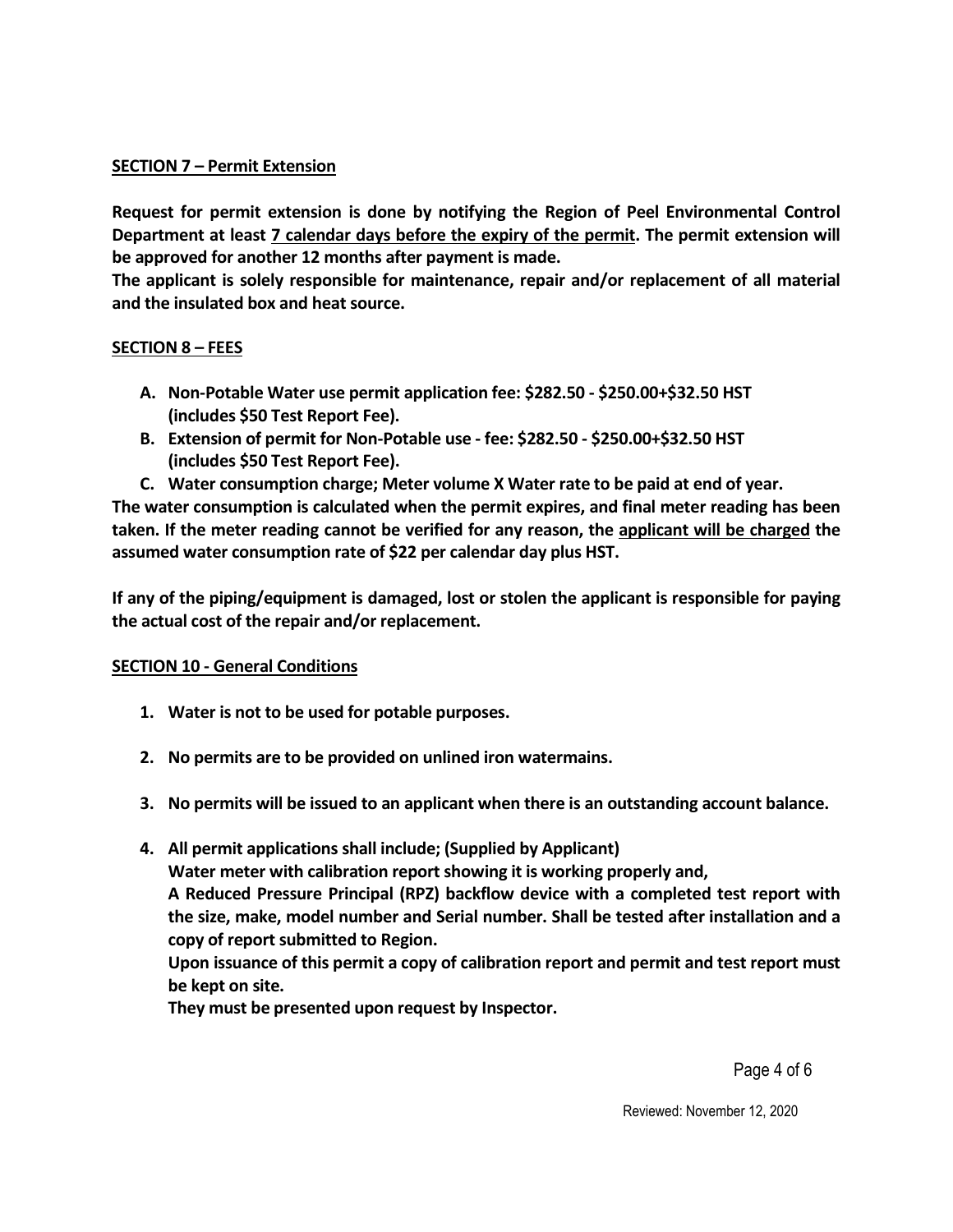- **5. Where any change occurs in the information required in this application, the applicant named herein must submit to the Region the new information within 7 days of the change. Failure to do so will result in a violation of the permit, and water taking privileges will be suspended or terminated.**
- **6. Applicant is responsible for bringing all piping to grade on the property.**
- **7. It is the responsibility of the Applicant to properly secure and protect all materials from theft (of water included) or damage (weather or mechanical). Hot box over meter and backflow preventer with Tracer cable may be used to prevent freezing of piping.**
- **8. Water use is only for site listed on application. No water to be hauled off site.**
- **9. The applicant must adhere to all conditions set out in this permit. Contravention of any conditions set out in this permit will result in the applicant's permit being suspended for:**
	- **a. First violation suspension of water taking privileges for 30 consecutive days;**
	- **b. Second violation termination of water taking privileges.**
- **10. The applicant covenants and agrees for itself, its successors and assigns that it shall forever release, remise and discharge the Region from any claims, costs, injuries, damages, renovation costs, business losses or any damages that may arise from the termination of discharge privileges and shall not bring any actions, suits, or proceedings against the Region arising from such termination.**
- **11. If any condition hereof is prohibited or unenforceable, such provision shall be deemed severable and shall not invalidate or render unenforceable the remainder of the conditions in this application.**

**THE INFORMATION CONTAINED IN THIS APPLICATION TO THE BEST OF MY KNOWLEDGE AND BELIEF IS TRUE, COMPLETE AND ACCURATE. I HAVE READ AND UNDERSTOOD THE CONDITIONS IN THIS APPLICATION AND AGREE TO ABIDE BY THEM.** 

**Name of Person Submitting Application:** \_\_\_\_\_\_\_\_\_\_\_\_\_\_\_\_\_\_\_\_\_

**Signature:** 

 **(authorized representative of the applicant)**

Page 5 of 6